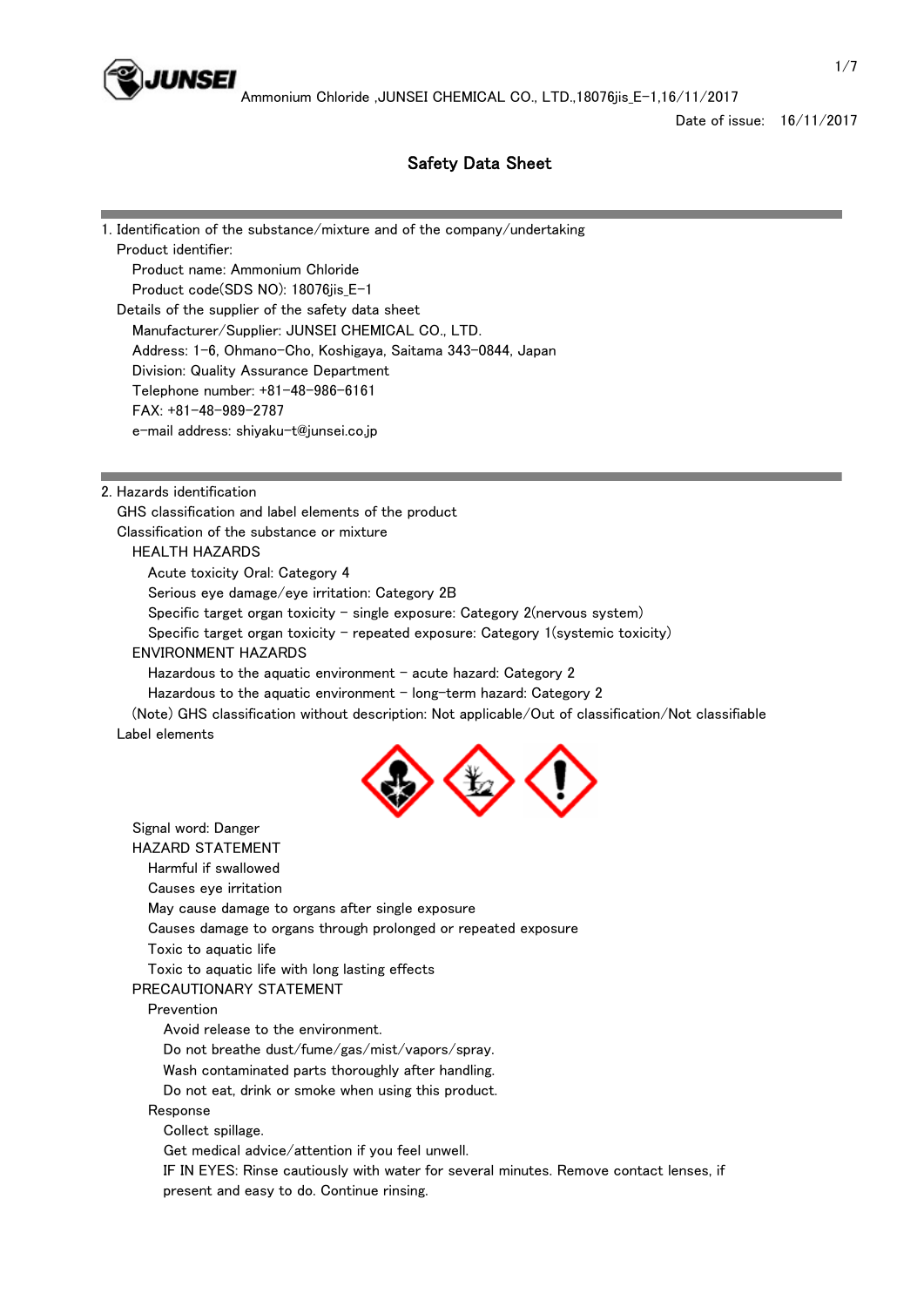

If eye irritation persists: Get medical advice/attention.

IF SWALLOWED: Rinse mouth. Call a POISON CENTER or doctor/physician if you feel unwell.

Storage

Store locked up.

Disposal

Dispose of contents/container in accordance with local/national regulation.

## 3. Composition/information on ingredients

### Mixture/Substance selection:

### Substance

 Ingredient name:Ammonium chloride Content(%):99.0 < Chemical formula:ClH4N Chemicals No, Japan:1-218 CAS No.:12125-02-9 MW:53.49 ECNO:235-186-4

## 4. First-aid measures

Descriptions of first-aid measures

General measures

Get medical attention/advice if you feel unwell.

## IF INHALED

Remove person to fresh air and keep comfortable for breathing.

Call a POISON CENTER or doctor/physician if you feel unwell.

# IF ON SKIN(or hair)

Take off immediately all contaminated clothing. Rinse skin with water/shower.

If skin irritation or rash occurs: Get medical advice/attention.

## IF IN EYES

Rinse cautiously with water for several minutes. Remove contact lenses, if present and easy

to do. Continue rinsing.

If eye irritation persists: Get medical advice/attention.

## IF SWALLOWED

Rinse mouth.

Call a POISON CENTER or doctor/physician if you feel unwell.

Most important symptoms and effects, both acute and delayed

## (Symptoms when inhalation or ingestion)

## Cough. Sore throat. Nausea. Vomiting.

(Symptoms when skin and/or eye contact)

Redness. Eye's pain.

## 5. Fire-fighting measures

Extinguishing media

Suitable extinguishing media

Use appropriate extinguishing media suitable for surrounding facilities.

The product is non-flammable.

Specific hazards arising from the substance or mixture

Containers may explode when heated.

Fire may produce irritating, corrosive and/or toxic gases.

Runoff from fire control or dilution water may cause pollution.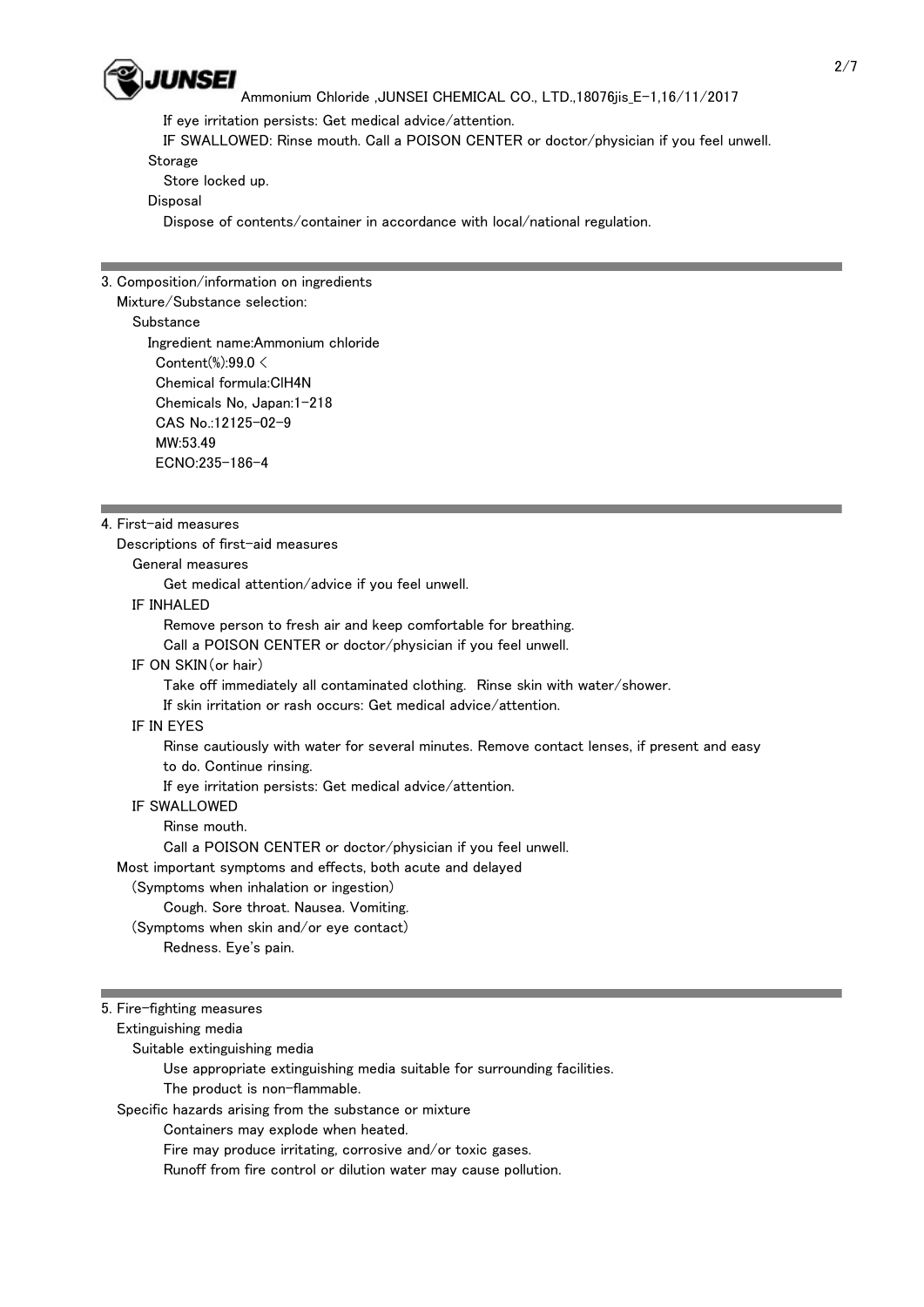

Advice for firefighters

Specific fire-fighting measures

Evacuate non-essential personnel to safe area.

Special protective equipment and precautions for fire-fighters

Wear fire/flame resistant/retardant clothing.

Wear protective gloves/protective clothing/eye protection/face protection.

 Firefighters should wear self-contained breathing apparatus with full face peace operated positive pressure mode.

### 6. Accidental release measures

Personnel precautions, protective equipment and emergency procedures

Keep unauthorized personnel away.

 In case of contact with substance, immediately flush skin or eyes with running water for at least 20 minutes.

Ventilate area after material pick up is complete.

Wear proper protective equipment.

### Environmental precautions

Avoid release to the rivers, lakes, ocean and groundwater.

Methods and materials for containment and cleaning up

Sweep up, place in a bag and hold for waste disposal.

Preventive measures for secondary accident

Collect spillage.

Stop leak if you can do it without risk.

Prevent dust cloud.

### 7. Handling and storage

 Precautions for safe handling Preventive measures (Exposure Control for handling personnel) Do not breathe dust/fume/gas/mist/vapors/spray. (Protective measures against fire & explosion) Keep away from heat/sparks/open flames/hot surfaces. - No smoking. Exhaust/ventilator Exhaust/ventilator should be available. Safety treatments Avoid contact with skin. Avoid contact with eyes. Avoid breathing dust, fume, gas, mist or vapor. Safety Measures/Incompatibility Wear protective gloves, protective clothing or face protection. Use personal protective equipment as required. When using do not eat, drink or smoke. Conditions for safe storage, including any incompatibilities Recommendation for storage Store in a well-ventilated place. Keep container tightly closed. Keep cool. Protect from sunlight. Store locked up.

8. Exposure controls/personal protection Control parameters No control value data available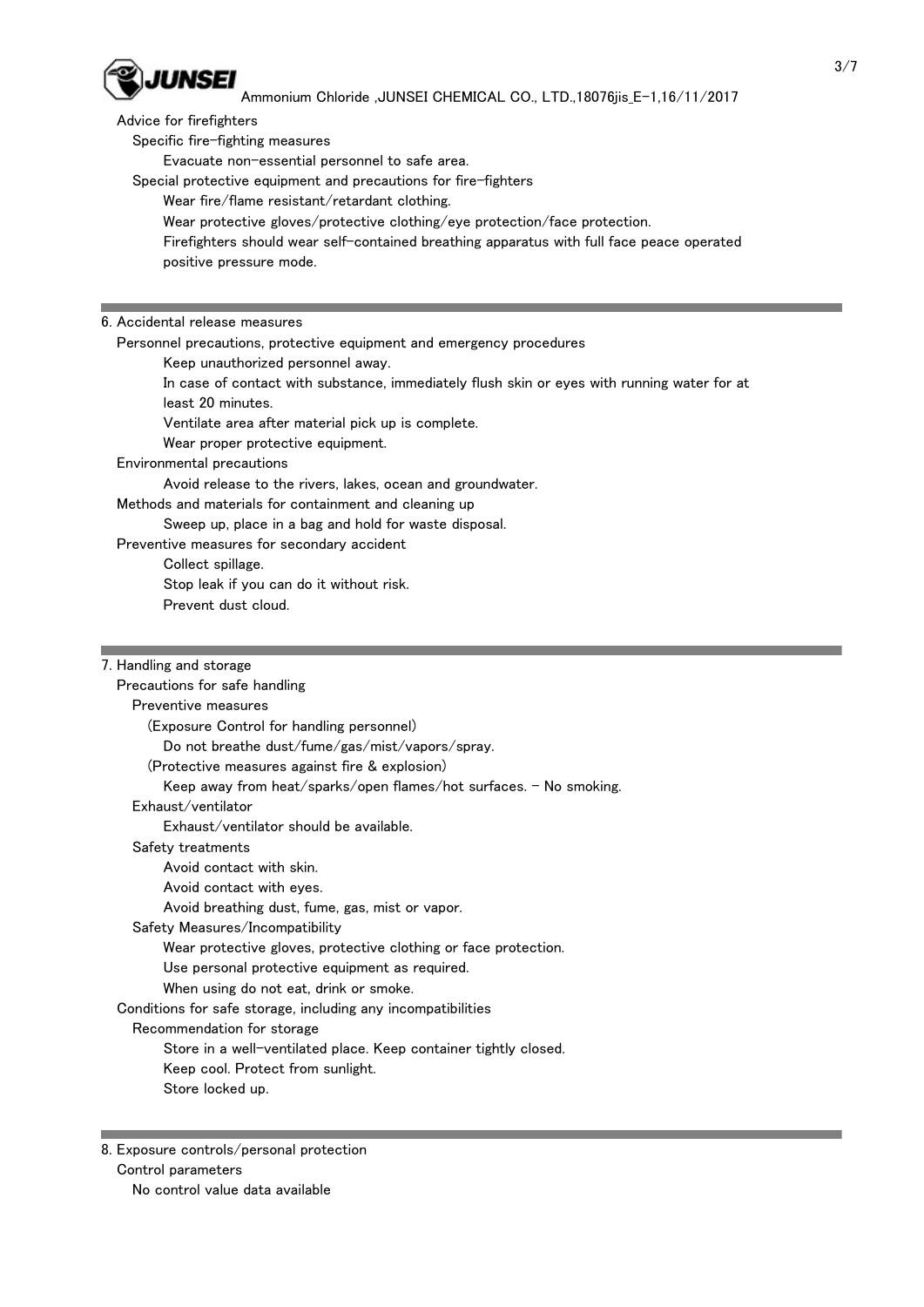

| Adopted value                                                                                                                             |
|-------------------------------------------------------------------------------------------------------------------------------------------|
| No Adopted value data available                                                                                                           |
| $ACGIH(1970) TWA: 10mg/m3$ STEL: $20mg/m3$ (Eye & URT irr)                                                                                |
| Exposure controls                                                                                                                         |
| Appropriate engineering controls                                                                                                          |
| Do not use in areas without adequate ventilation.                                                                                         |
| Eye wash station should be available.                                                                                                     |
| Washing facilities should be available.                                                                                                   |
| Individual protection measures                                                                                                            |
| Respiratory protection                                                                                                                    |
| Wear respiratory protection.                                                                                                              |
| Hand protection                                                                                                                           |
| Wear protective gloves. Recommended material(s): neoprene, nitrile, butyl rubber, viton, PVC, impermeable<br>or chemical resistant rubber |
| Consult with your glove and/or personnel equipment manufacturer for selection of                                                          |
| appropriate compatible materials.                                                                                                         |
| Eye protection                                                                                                                            |
| Wear safety glasses with side-shields.                                                                                                    |
| Wear eye/face protection.                                                                                                                 |
| Safety and Health measures                                                                                                                |
| Wash  thoroughly after handling.                                                                                                          |
| Do not eat, drink or smoke when using this product.                                                                                       |
|                                                                                                                                           |
|                                                                                                                                           |
| 9. Physical and Chemical Properties                                                                                                       |
| Information on basic physical and chemical properties                                                                                     |

 Physical properties Appearance: Crystalline powder or solid Color: White Odor: None pH: 4.5~5.5 (50g/L , 25℃) Phase change temperature Initial Boiling Point/Boiling point: 520℃ Melting point/Freezing point: 338℃ Decomposition temperature: 338℃ Flash point data N.A. Auto-ignition temperature data N.A. Explosive properties data N.A. Vapor pressure: 0.13 kPa (160℃) Vapor density data N.A. Specific gravity/Density: 1.5g/cm3(20℃) **Solubility**  Solubility in water: 28.3 g/100 ml (25℃) Solubility in solvent: Slightly soluble in ethanol. n-Octanol /water partition coefficient data N.A.

10. Stability and Reactivity

**Reactivity**  Runaway polymerization will not occur. Chemical stability Stable under normal storage/handling conditions. Hygroscopic.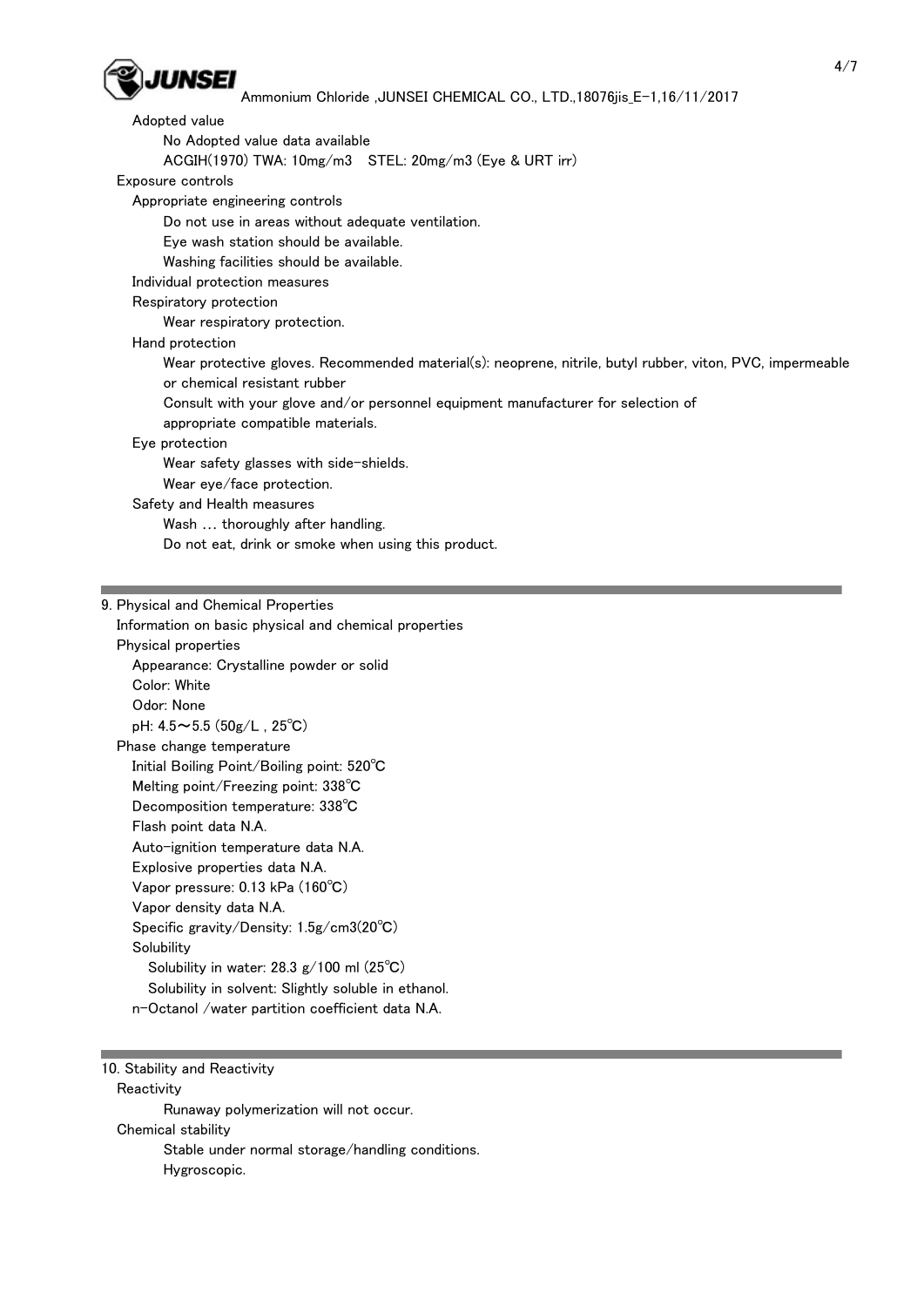

 Possibility of hazardous reactions Decomposes on heating. This produces toxic and irritating fumes. The solution in water is a weak acid. Reacts violently with ammonium nitrate and potassium chlorate. This generates fire and explosion hazard. Attacks copper and its compounds. Conditions to avoid Contact with incompatible materials. Moisture, Heat. Incompatible materials Strong bases, Ammonium nitrate, Potassium chlorate. Hazardous decomposition products Nitrogen oxides, Ammonia, Chlorides. 11. Toxicological Information Information on toxicological effects Acute toxicity Acute toxicity (Oral) [GHS Cat. Japan, base data] rat LD50=1410~1658 mg/kg (SIDS, 2009) Irritant properties Skin corrosion/irritation [GHS Cat. Japan, base data] rabbit (Draize test  $GLP$ ) : mean score for each animal  $\leq 1$  (SIDS, 2009). Serious eye damage /irritation [GHS Cat. Japan, base data] rabbit mild (ACGIH 7th, 2001) Sensitization Skin sensitization [GHS Cat. Japan, base data] guinea pig (maximization test\_GLP) : not sensitizing (SIDS, 2001) Germ cell mutagenicity [GHS Cat. Japan, base data] mouse (i.p.) bone marrow micronucleus test (in vivo somatic cell mutagenicity test) : Negative (SIDS, 2009) Reverse-mutation assay in bacteria(Ames test) :Negative(SIDS, 2009; IUCLID, 2000) Chromosome aberration test :Positive(SIDS, 2009) No Carcinogenic effects data available No reproductive toxicity data available Delayed and immediate effects and also chronic effects from short- and long-term exposure STOT STOT-single exposure [cat.2] [Japan published data] Respiratory tract irritation ( SIDS, 2009 ) STOT-repeated exposure

[cat.1]

 [Japan published data] systemic toxicity ( SIDS, 2009 ) No Aspiration hazard data available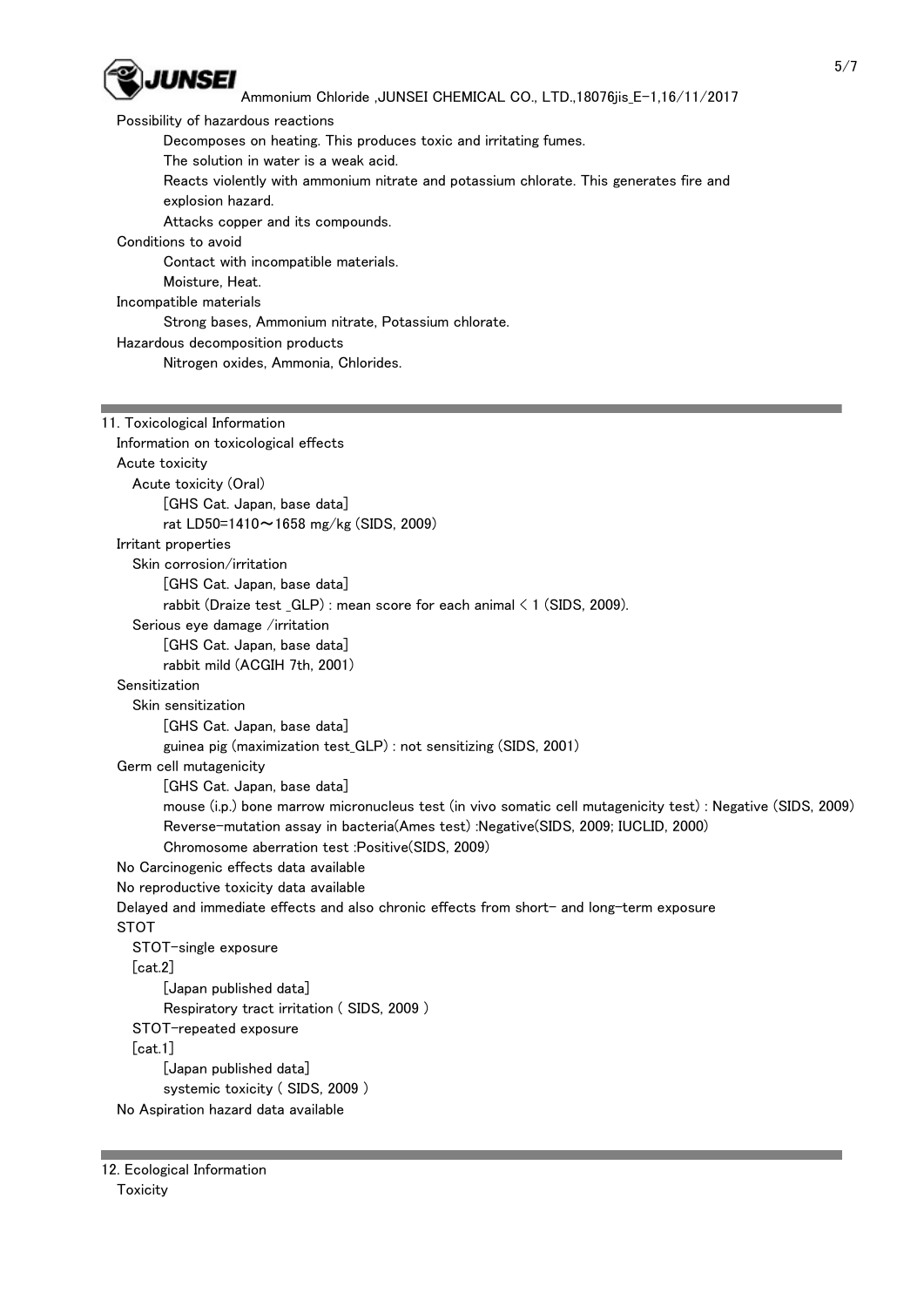

 Aquatic toxicity Toxic to aquatic life Toxic to aquatic life with long lasting effects Aquatic acute toxicity component(s) data [GHS Cat. Japan, base data] Fish (Rainbow trout) LC50=2.19 mg/L/96 hr (ECETOC TR91, 2003) Water solubility 28.3 g/100 ml (25℃) (ICSC, 2000) No Persistence and degradability data available No Bioaccumulative potential data available

### 13. Disposal considerations

Waste treatment methods

Avoid release to the environment  $(-$  if this is not the intended use). Dispose of contents/container in accordance with local/national regulation.

14. Transport Information UN No, UN CLASS UN number: 3077 UN proper shipping name: ENVIRONMENTALLY HAZARDOUS SUBSTANCE, SOLID, N.O.S. Transport hazard class(es): 9 Packing group: III ERG GUIDE NO.: 171

### 15. Regulatory Information

 Safety, health and environmental regulations/legislation specific for the substance or mixture US major regulations

**TSCA** 

Ammonium chloride

Other regulatory information

 We are not able to check up the regulatory information in regard to the substances in your country or region, therefore, we request this matter would be filled by your responsibility. Regulatory information with regard to this substance in your country or in your region should be examined by your own responsibility.

 Ensure this material in compliance with federal requirements and ensure conformity to local regulations.

### 16. Other information

GHS classification and labelling

 Acute Tox. 4: H302 Harmful if swallowed Eye Irrit. 2B: H320 Causes eye irritation STOT SE 2: H371 May cause damage to organs after single exposure STOT RE 1: H372 Causes damage to organs through prolonged or repeated exposure Aquatic Acute 2: H401 Toxic to aquatic life

Aquatic Chronic 2: H411 Toxic to aquatic life with long lasting effects

Reference Book

 Globally Harmonized System of classification and labelling of chemicals, (5th ed., 2013), UN Recommendations on the TRANSPORT OF DANGEROUS GOODS 19th edit., 2015 UN Classification, labelling and packaging of substances and mixtures (table3-1 ECNO6182012) 2012 EMERGENCY RESPONSE GUIDEBOOK(US DOT)